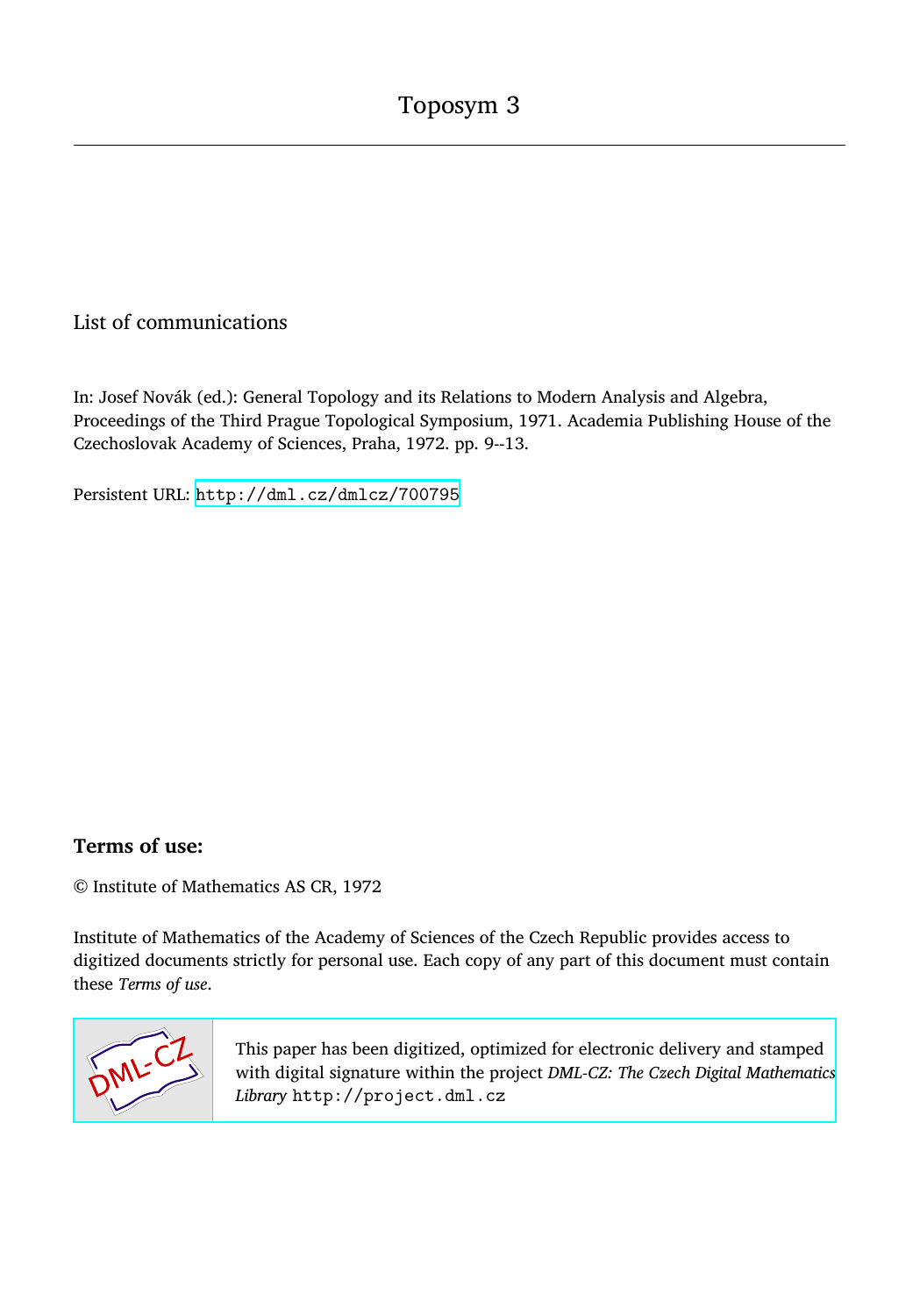## **LIST OF COMMUNICATIONS**

AARTS, J. M. ALAS, O.T. ALÒ, R. A.

AULL, C. E. BARIT, W. BELLEN, A.: BELLEN, A. and VOLČIČ, A.

BINZ, E.

BORGES, C. R. BOTHE, H. G. CHARATONIK, J. J.

CHVALINA, J.: CHVALINA, J. and SEKANINA, M.

CIAMPA, S. COMFORT, W. W.: COMFORT, W. W. and NEGREPONTIS, S.

CSÁSZÁR, Á. CSÁSZÁR, K. VAN DALEN, J.

DANEŠ, J. DUDA, R. EFIMOV, B. A.

FLACHSMEYER, J. FLETCHER, P.: FLETCHER, P. and LINDGREN, W. F.

FRIČ, R.

GAGRAT, M.: GAGRAT, M. and NAIMPALLY, S. A.

Complementary Inductive Invariants and Dimension. Uniform Continuity in Paracompact Spaces. Some Tietze Type Extension Theorems (Presented by P. Nvikos). Point-Countable Bases and Ouasi-Developments. Contraction of some Spaces of Homeomorphisms. Non-Cyclic Transformations and Uniform Convergence of Picard Sequences (Presented by A. Volčič). Recent Results in the Functional Analytic Investigations of Convergence Spaces. Four Generalizations of Stratifiable Spaces. About 1-Dimensional Compacta in  $E^3$ . On the Fixed Point Property for Set-Valued Mappings of Hereditarily Decomposable Continua. Realizations of Closure Spaces by Set Systems (Presented by M. Sekanina). On Refinement of a Metrization Theorem. Continuous Functions on Products with Strong Topologies (Presented by W. W. Comfort). Hyperextensions of Topological Spaces. H-Closed Extensions of Topological Spaces. The Large Inductive Dimension of a Product of  $m$  Connected Linearly Ordered Spaces. On Norms and Subsets of Linear Spaces. One Result on Inverse Limits and Hyperspaces. On the Imbedding of Extremally Disconnected Spaces into Bicompacta (Presented in writing only). Normal and Category Measures on Topological Spaces. Topological Spaces which Admit a Compatible Complete Quasi-Uniformity (Presented by P. Fletcher). Sequential Envelope and Subspaces of the Čech-Stone Compactification.

Proximity Approach to Topological Problems (Presented  $by S. A. Naimpally.$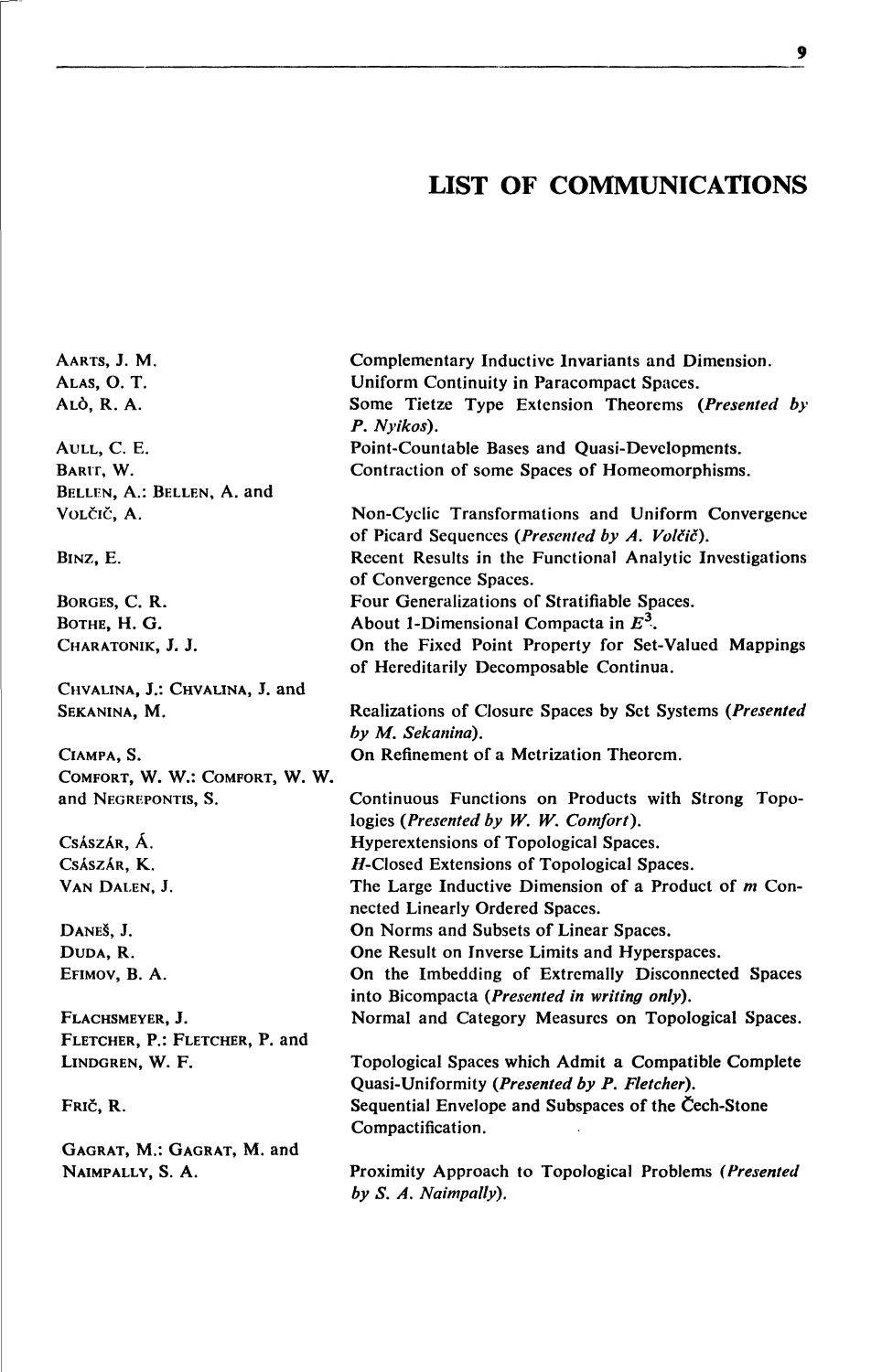| GÄHLER, S.                                    | Über 2-Banach-Räume.                                                                         |
|-----------------------------------------------|----------------------------------------------------------------------------------------------|
| GARG, K. M.: GARG, K. M. and                  |                                                                                              |
| NAIMPALLY, S. A.                              | On some Pretopologies Associated with a Topology<br>(Presented by $K.$ M. Garg).             |
| GERLITS, J.                                   | On m-adic Spaces.                                                                            |
| GORDH, G. R., JR.                             | On Monotone Decompositions of Smooth Continua.                                               |
| GRIMEISEN, G.                                 | On the Saturation of a Topological Partial Algebra with<br>Respect to a Congruence Relation. |
| HAGER, A. W.                                  | Three Classes of Uniform Spaces.                                                             |
| HAJEK, D. W.: HAJEK, D. W. and                |                                                                                              |
| STRECKER, G. E.                               | Direct Limits of Hausdorff Spaces (Presented by G. E.<br>Strecker).                          |
| HAMBURGER, P.                                 | On Internal Characterizations of Complete Regularity<br>and Wallman-Type Compactifications.  |
| Hanák, J.                                     | Game-Theoretical Approach to some<br>Modifications<br>of Generalized Topologies.             |
| HEDRLÍN, Z.                                   | A Universal Topological Structure.                                                           |
| HEJCMAN, J.                                   | Remarks on Dimensions of Mappings.                                                           |
| HENRIKSEN, M.                                 | On Difficulties in Embedding Lattice-Ordered Integral                                        |
|                                               | Domains in Lattice-Ordered Fields.                                                           |
| HURSCH, J. L.: HURSCH, J. L. and              |                                                                                              |
| VERBEEK, A.                                   | A Class of Connected Spaces with many Ramifications<br>(Presented by A. Verbeek).            |
| Hušek, M.                                     | Simple Categories of Topological Spaces.                                                     |
| ISLER, R.: TIRONI, G. and                     |                                                                                              |
| ISLER, R.                                     | On some Problems of Local Approximability in Compact<br>Spaces (Presented by R. Isler).      |
| IVANOV, A. A.: IVANOVA, V. M.                 |                                                                                              |
|                                               |                                                                                              |
| and Ivanov, A. A.                             | Continuous Mappings of Extensions of a Topological<br>Space (Presented by A. A. Ivanov).     |
| IVANOVA, V. M.: IVANOVA, V. M.                |                                                                                              |
| and Ivanov, A. A.                             | Continuous Mappings of Extensions of a Topological<br>Space (Presented by A. A. Ivanov).     |
|                                               | Disconnected Bounded PL Manifolds in Euclidean Spaces.                                       |
| Ivanšić, I.                                   |                                                                                              |
| JAYNE, J. E.                                  | Topological Representations of Measurable Spaces.<br>Cardinal Functions on Products.         |
| Juhász, I.                                    |                                                                                              |
| KANNAN, V.: KANNAN, V. and<br>RAJAGOPALAN, M. | On Rigidity and Groups of Homeomorphisms (Presented<br>in writing only).                     |
|                                               |                                                                                              |
| KIRKOR, A.                                    | On Mild and Wicked Embeddings.                                                               |
| Kok, R.                                       | A Connected $T_1$ -Space with the Connected Intersection<br>Property Is a Tree-Like Space.   |
| KOLOMÝ, J.                                    | Some Mapping and Fixed Point Theorems.                                                       |
| KOUTNÍK, V.                                   | On some Convergence Closures Generated by Functions.                                         |
| KRATOCHVÍL, P.                                | On a Convergence Property of Set Algebras.                                                   |
| KRIKELIS, P. B.                               | On Condensation Numbers.                                                                     |
| KRONHEIMER, E. H.                             | Very Unlatticelike Ordered Spaces.                                                           |
| KUČERA, L.: KUČERA, L. and<br>PULTR, A.       | On a Mechanism of Choosing Morphisms in Concrete                                             |

 $\sim$ 

 $\bar{z}_\mathrm{S}$  in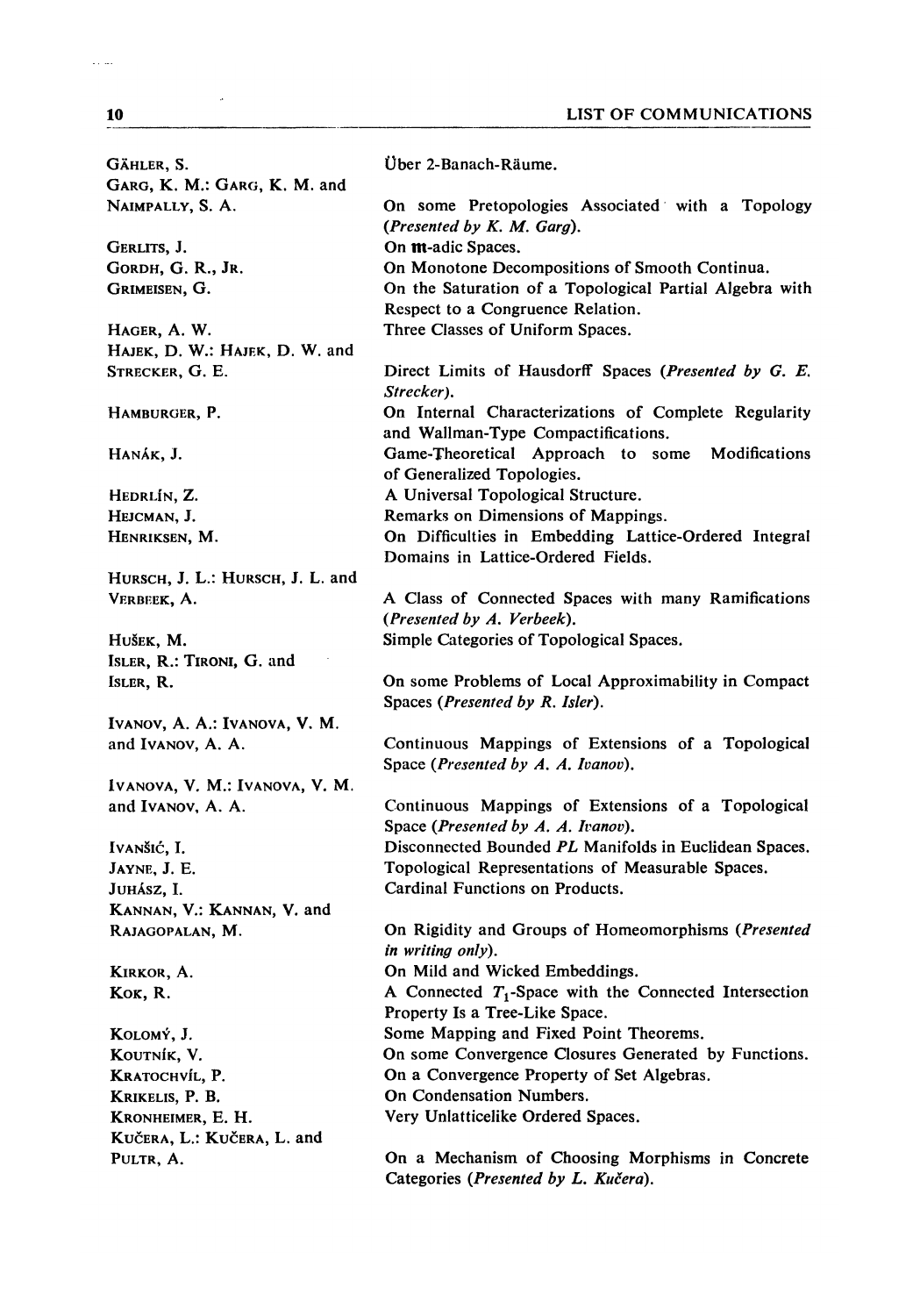| KUČERA, L.: KUČERA, L. and        |                                                                                                                                         |
|-----------------------------------|-----------------------------------------------------------------------------------------------------------------------------------------|
| PULTR, A.                         | The Category of Compact Hausdorff Spaces Is not Alge-<br>braic if there Are too many Measurable Cardinals (Pre-<br>sented by A. Pultr). |
| KUREPA, D.                        | Factorials and the General Continuum Hypothesis<br>(Presented in writing only).                                                         |
| LINDGREN, W. F.: FLETCHER, P.     |                                                                                                                                         |
| and LINDGREN, W. F.               | Topological Spaces which Admit a Compatible Complete<br>Quasi-Uniformity (Presented by P. Fletcher).                                    |
| LOKUTSIEVSKII, O. V.              | A Note on Fixed Point Property.                                                                                                         |
| Magill, K. D., Jr                 | Semigroups and Near-Rings of Continuous Functions.                                                                                      |
| Makai, E., Jr.                    | The Space of Bounded Maps into a Banach Space.                                                                                          |
| Мальцев, А. А.                    | Итеративные алгебры на топологическом пространстве.                                                                                     |
| MEYER, P. R.                      | On Total Orderings in Topology.                                                                                                         |
| MIODUSZEWSKI, J.                  | On a Method which Leads to Extremally Disconnected<br>Covers.                                                                           |
| MITIAGIN, B.                      | Homotopical Structure of Linear Groups of Banach Spaces<br>(Presented by M. Ja. Antonovskii).                                           |
| Mlček, J.                         | L'espace $\beta(X)$ (Presented by P. Vopěnka).                                                                                          |
| MUSIELAK, J.: MUSIELAK, J. and    |                                                                                                                                         |
| WASZAK, A.                        | A Contribution to the Theory of Modular Spaces<br>(Presented by J. Musielak).                                                           |
| NAIMPALLY, S. A.: GAGRAT, M. and  |                                                                                                                                         |
| NAIMPALLY, S. A.                  | Proximity Approach to Topological Problems (Presented<br>by S. A. Naimpally).                                                           |
| NAIMPALLY, S. A.: GARG, K. M. and |                                                                                                                                         |
| NAIMPALLY, S. A.                  | On some Pretopologies Associated with a Topology<br>(Presented by $K. M. Garg$ ).                                                       |
| NEGREPONTIS, S.                   | Ramification Systems and Spaces of Ultrafilters.                                                                                        |
| NEGREPONTIS, S.: COMFORT, W. W.   |                                                                                                                                         |
| and NEGREPONTIS, S.               | Continuous Functions on Products with Strong Topologies<br>(Presented by W. W. Comfort).                                                |
| Novák, J.                         | On Completions of Convergence Commutative Groups.                                                                                       |
| NYIKOS, P.                        | Strongly Zero-Dimensional Spaces.                                                                                                       |
| POPA, N.                          | Un théorème du graphe Mackey-fermé.                                                                                                     |
| POPPE, H.                         | A Compactness Criterion for Hausdorff Admissible<br>(Jointly Continuous) Convergence Structures in Function<br>Spaces.                  |
| PREISS, D.                        | Metric Spaces in which Prohorov's Theorem Is not Valid.                                                                                 |
| PREUSS, G.                        | A Categorical Generalization of Completely Hausdorff<br>Spaces.                                                                         |
| PULTR, A.: KUČERA, L. and         |                                                                                                                                         |
| PULTR, A.                         | On a Mechanism of Choosing Morphisms in Concrete<br>Categories (Presented by L. Kučera).                                                |
| PULTR, A.: KUČERA, L. and         |                                                                                                                                         |
| PULTR, A.                         | The Category of Compact Hausdorff Spaces Is not Alge-<br>braic if there Are too many Measurable Cardinals<br>(Presented by A. Pultr).   |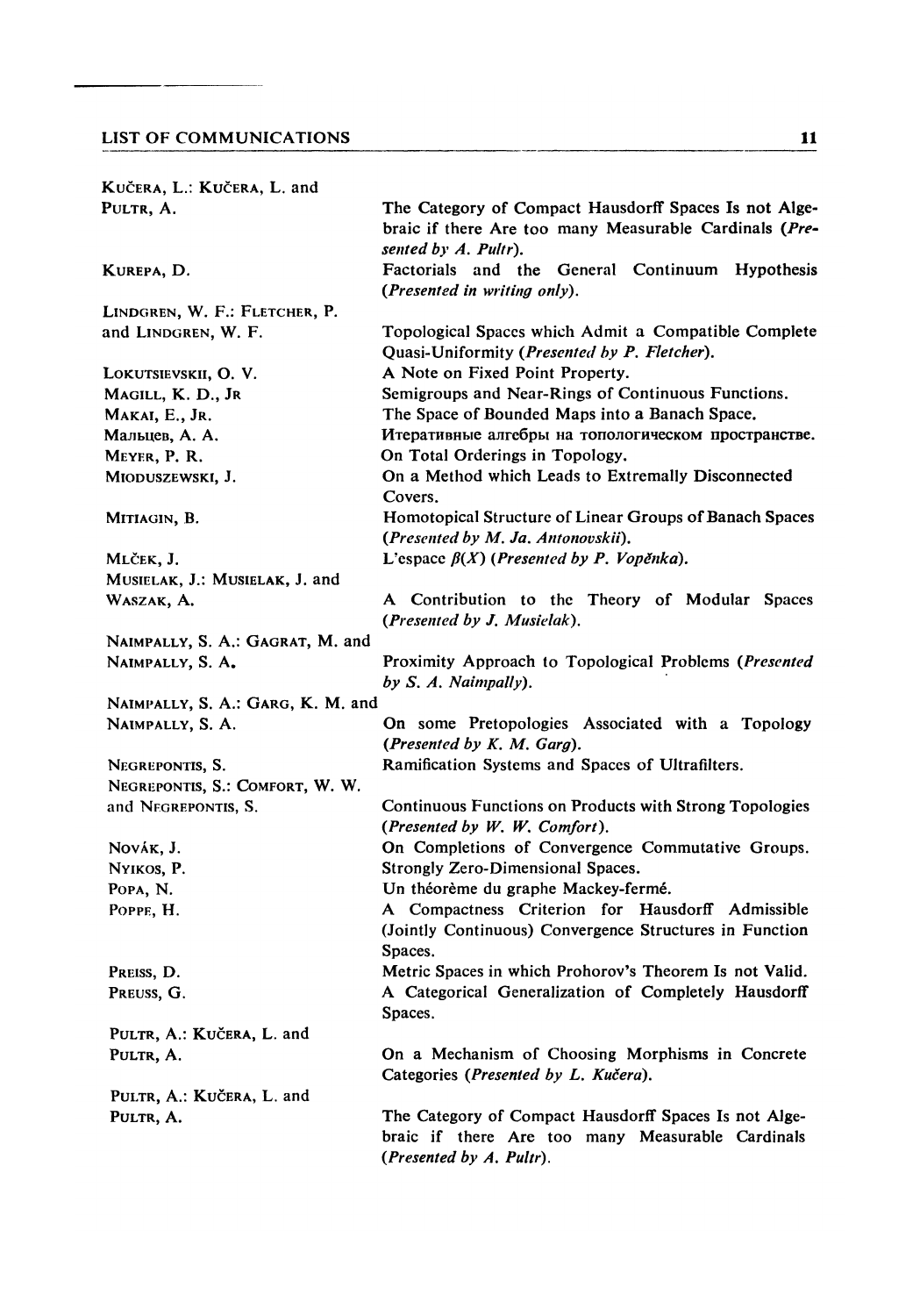| RAJAGOPALAN, M.: KANNAN, V. and    |                                                                                                     |
|------------------------------------|-----------------------------------------------------------------------------------------------------|
| RAJAGOPALAN, M.                    | On Rigidity and Groups of Homeomorphisms ( <i>Presented</i><br>in writing only).                    |
| REITERMAN, J.: TRNKOVÁ, V. and     |                                                                                                     |
| REITERMAN, J.                      | When Categories of Presheaves Are Binding ( <i>Presented</i><br>by V. Trnková).                     |
| Riečan, B.                         | On Topological Entropy.                                                                             |
| Rishel, T.                         | Nice Spaces; Nice Maps.                                                                             |
| RUDIN, M. E.                       | Box Products (Presented in writing only).                                                           |
| Schaerf, H. M.                     | Cardinalities of Bases.                                                                             |
| Segal, J.                          | On the Shape Classification of Manifold-Like Continua.                                              |
| SEKANINA, M.: CHVALINA, J. and     |                                                                                                     |
| Sekanina, M.                       | Realizations of Closure Spaces by Set Systems ( <i>Presented</i><br>by M. Sekanina).                |
| SENNOTT, L. I.                     | Extending Point-Finite Covers (Presented in writing only).                                          |
| SIMON, P.                          | A Note on Rudin's Example of Dowker Space.                                                          |
| SKULA, L.                          | Die Fortsetzung stetiger Homomorphismen von $\delta$ -Halb-<br>gruppen.                             |
| <b>Sмітн, J. C.</b>                | Properties of Expandable Spaces.                                                                    |
| STRECKER, G. E.: HAJEK, D. W.      |                                                                                                     |
| and STRECKER, G. E.                | Direct Limits of Hausdorff Spaces ( <i>Presented by G. E.</i><br>Strecker).                         |
| SWAMINATHAN, S.                    | On a Closed Range Theorem for Nonlinear Operators.                                                  |
| Tall, F. D.                        | Some Set-Theoretic Consistency Results in Topology.                                                 |
| Taylor, B.                         | A Criterion for the Metrizability of a Compact Convex<br>Set in Terms of the Set of Extreme Points. |
| Telgársky, R.                      | Covering Properties and Product Spaces.                                                             |
| Тихомиров, В. М.: Тихомиров, В. М. |                                                                                                     |
| и Тумаркин, Л. А.:                 | О поперечниках Урысона <i>п</i> -мерной эвклидовой сферы<br>(Presented by O. V. Lokutsievskii).     |
| TIRONI, G.: TIRONI, G. and         |                                                                                                     |
| ISLER, R.                          | On some Problems of Local Approximability in Compact<br>Spaces (Presented by R. Isler).             |
| TRNKOVÁ, V.: TRNKOVÁ, V. and       |                                                                                                     |
| REITERMAN, J.                      | When Categories of Presheaves Are Binding (Presented<br>by V. Trnková).                             |
| Тумаркин, Л. А.: Тихомиров, В. М.  |                                                                                                     |
| и Тумаркин, Л. А.:                 | О поперечниках Урысона п-мерной эвклидовой сферы<br>(Presented by O. V. Lokutsievskii).             |
| VERBEEK, A.: HURSCH, J. L. and     |                                                                                                     |
| VERBEEK, A.                        | A Class of Connected Spaces with many Ramifications<br>(Presented by A. Verbeek).                   |
| VLACH, M.                          | Separation Properties of Families of Convex Sets in Linear<br>Topological Spaces.                   |
| VOLČIČ, A.: BELLEN, A. and         |                                                                                                     |
| Volčič, A.                         | Non-Cyclic Transformations and Uniform Convergence<br>of Picard Sequences (Presented by A. Volčič). |
| Vopěnka, P.                        | Théorie des demiensembles.                                                                          |